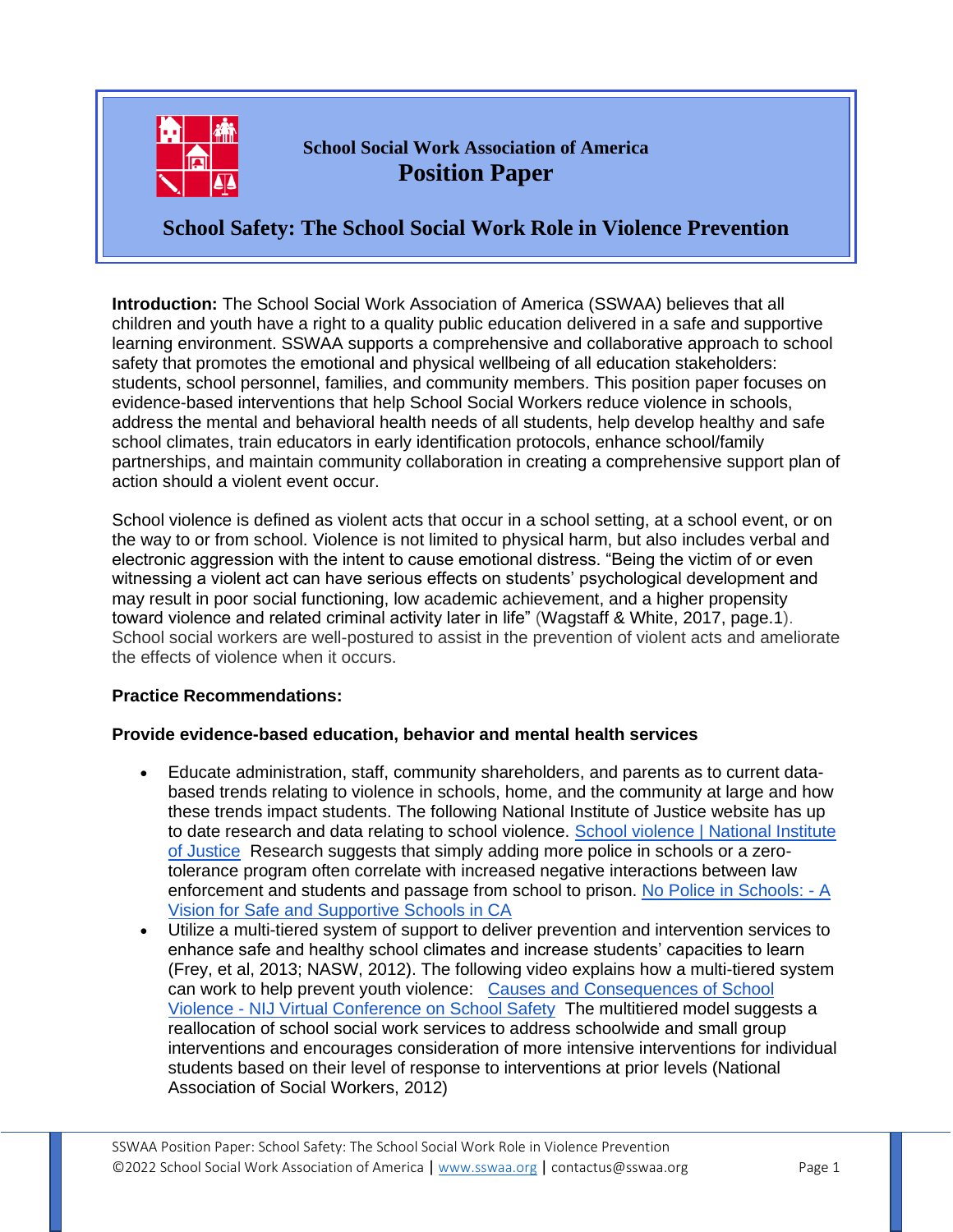The article *Violence in Schools: An Overview* by Jan Wagstaff and Michael James White contains a social work treatment summary with recent evidence-based interventions that have proven effective including, but not limited to, educating youth about respectful relationships, anger management education, focus on character development, school-wide anti-bullying, and social emotional learning programs, which foster common goals and language,(Wagstaff and White, 2014, page 3).

- Provide trauma informed education to all staff members which will help them identify students at risk of violence and respond in ways that are helpful. This training will assist all staff members to identify symptoms to look for that may indicate a student is being impacted by violence they have suffered or witnessed. [Trauma-Informed Schools | NEA](https://www.nea.org/professional-excellence/student-engagement/trauma-informed-schools)
- Provide school based mental health services to regular and special education students impacted by violence including assessment, individual and group counseling, progress monitoring, and student support groups. Services often begin with a psychosocial assessment that should include input from the student, the student's teacher and family. If there has been physical injury, discomfort, or pain, a referral to a physician would be indicated. One must also assess for signs of mental distress, i.e., depression symptoms, somatic symptoms, nonattendance, school performance difficulties, emotion dysregulation, and/or presence of suicidal ideation.

Research demonstrates that interventions should be multidimensional, culturally sensitive, and work well for the individual, his culture, and family. (Ellis, Chung-Hall, & Dumas, 2013). School data should provide the basis for interventions and their evaluation and should include both school surveys and school maps which identify "hot spots" of violence. (Allen-Mears, 2014, p.293 ) Standards for any assessment are addressed in the following link: [Practitioner Guide Step 2: Plan the Role of Assessment](https://measuringsel.casel.org/assessment-guide/step-2-plan-the-role-of-assessment/)  - [AWG](https://measuringsel.casel.org/assessment-guide/step-2-plan-the-role-of-assessment/)

• Coordinate parent/guardian input and training opportunities relating to violence prevention, amelioration, and asset building. Parents/guardians who understand the value of using effective communication skills and helping children develop healthy lifestyle habits can foster enhanced student performance and reduction of vulnerabilities. A strong parent-child relationship is a key protective factor in violence prevention. [10](https://www.pta.org/home/family-resources/safety/School-Safety/Checklist-to-Help-Prevent-Violence-in-Schools)  [Things You Can Do to Prevent Violence in Your School Community](https://www.pta.org/home/family-resources/safety/School-Safety/Checklist-to-Help-Prevent-Violence-in-Schools)

#### **Promote a school climate and culture conducive to student learning and teaching excellence**

- Collaborate with school counselors, school psychologists, school resource officers, and other specialized instructional support personnel to work towards nonviolent resolution of conflict (Mattaini, 2001)[.The School Climate Challenge](https://schoolclimate.org/wp-content/uploads/2021/05/school-climate-challenge-web.pdf)
- Encourage essential gun safety and education legislation. The following policy brief explains that there are nonpolitical ways to make people safer in their use of firearms by using a public health approach. [Social Justice Brief](https://www.socialworkers.org/LinkClick.aspx?fileticket=HlcEGsb8cy0%3D&portalid=0)
- Encourage broad-based efforts to reduce exposure of children and youth to those factors which foster violence in the environments in which they live, play, and learn. Risks of harm may include a lack of supervision, unmonitored technology and media use, access to guns, exposure to parental interpersonal violence, or physical punishment. Protective factors include after school programs, access to sports programs, and use of restorative practices such as restorative justice circles. [Research](https://learningpolicyinstitute.org/sites/default/files/product-files/WCE_Positive_School_Climate_Restorative_Practices_BRIEF.pdf)  [Brief: Building a Positive School Climate Through Restorative Practices](https://learningpolicyinstitute.org/sites/default/files/product-files/WCE_Positive_School_Climate_Restorative_Practices_BRIEF.pdf)
- Suggest the use of a discipline flow chart that clearly defines each staff member's role in the amelioration of student conflicts and risks of harm.

#### **Maximize access to school-based and community-based resources**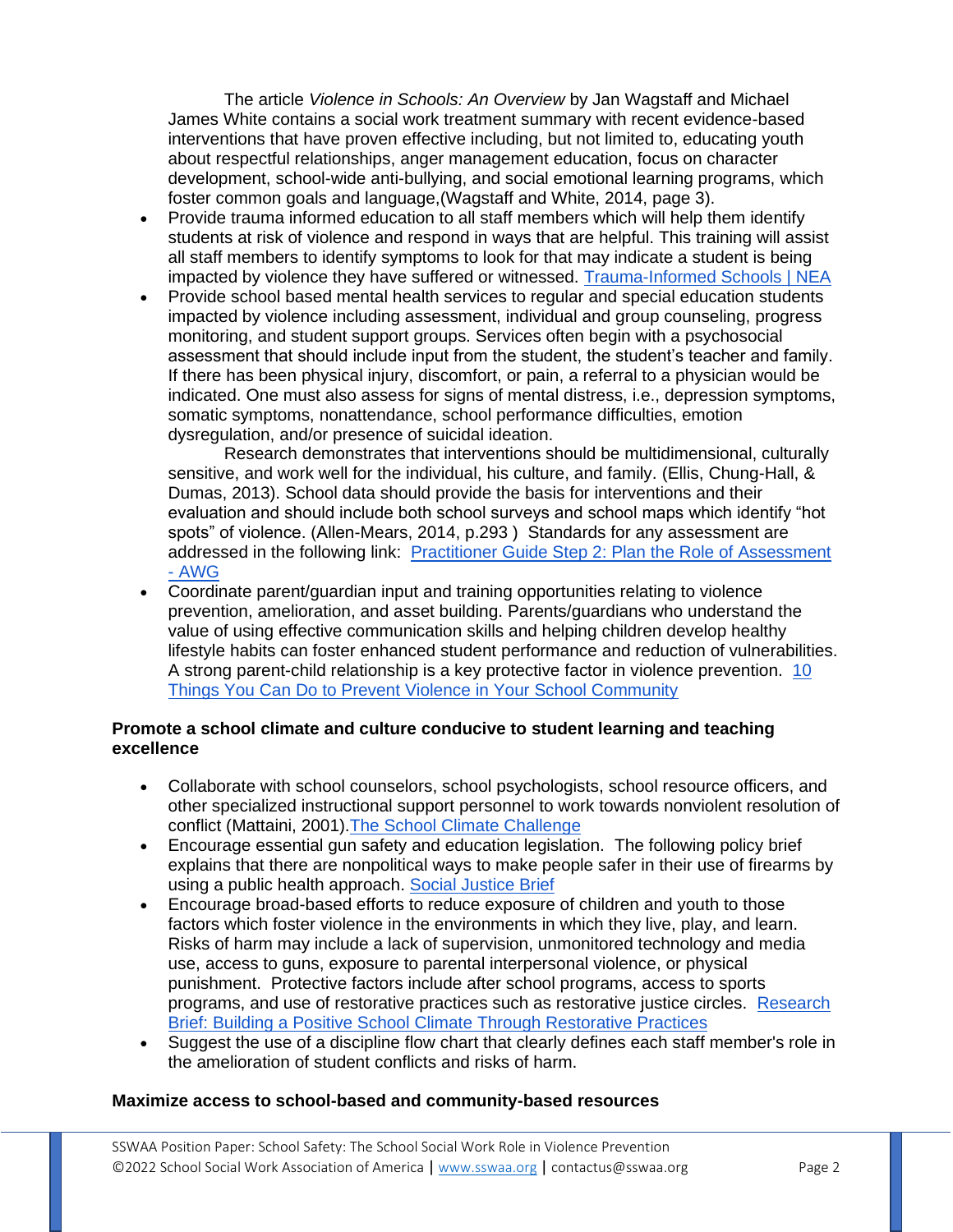- Facilitate community partnerships by providing parents with referral information to help students presenting with more significant social, emotional, and behavioral concerns. Also consider creating a district website with links to current mental health psychoeducation, information, and resources. The following is an example of a school district's website: Jordan School District, West Jordan, Utah - [Jordan Health and](https://wellness.jordandistrict.org/?_ga=2.211324949.1471515537.1641071697-2051725215.1641071697)  [Wellness.](https://wellness.jordandistrict.org/?_ga=2.211324949.1471515537.1641071697-2051725215.1641071697)
- Develop partnerships and safety oversight committees involving school and community stakeholders. Regularly scheduled meetings with an oversight committee can help assess what is working and what needs refinement.
- Implement evidence-based grief and trauma support for students and families impacted by a suicide or acts of violence. [Coalition to Support Grieving Students](https://grievingstudents.org/)
- Identify critical times for interventions, such as when school shootings, completed suicides, sudden and unexpected deaths of stakeholder(s), natural disasters, and/or heightened racial or ethnic unrest occurs (Frey, et al, 2013; National Association of Social Workers, 2012).

## **Conclusion:**

SSWAA believes that school safety depends upon the establishment of a culturally competent and inclusive trauma-informed school community where each member feels welcomed, valued, and has a clearly defined role to play in the prevention of school violence. School social workers are well-postured to understand and address societal trends which foster and tolerate violence and abuse, use of peaceful means, and evidence-based research to help coordinate interventions that reduce and ameliorate the impact of violence upon our youth. SSWAA promotes the training of school community members to identify potential threats to safety. School social workers have the education and training necessary to assist educators in recognizing these potential threats and identifying warning signs, such as disturbing drawings or written commentary, while developing sensitivities to avoid profiling based on outward appearances. With training, teachers, administrators, other school staff, parents, and extended family members become integral parts of an early identification system. Additionally, they will promote how the effective teaching and application of essential social emotional learning skills can lead to post-traumatic growth and a reduction of violent tendencies, thus increasing a school's positive climate and levels of emotional and physical safety. This strength-based approach helps build and enhance internal and external assets for children and youth that research has shown will lead to greater academic outcomes and increased prosocial behavior (Scales & Roehlkepartain, 2003).

#### **SSWAA is proud to offer school social workers and related professionals, training and tools to support their practice, as indicated in the recommendations above. Continue to access the SSWAA website, SSWAA professional development opportunities and SSWAA Board to meet your needs.**

#### **References:**

Allen-Mears, P. (2015). *Violence in schools*. Social Work Services in Schools, Seventh Edition. Pearson

Arp, J., Gonzales, R., Herstand, M., & Wilson, M. (2017). *NASW Social Justice Brief: Gun violence in the American culture*. National Association of Social Workers. <https://www.socialworkers.org/LinkClick.aspx?fileticket=HlcEGsb8cy0%3D&portalid=0>

SSWAA Position Paper: School Safety: The School Social Work Role in Violence Prevention ©2022 School Social Work Association of America | [www.sswaa.org](http://www.sswaa.org/) | contactus@sswaa.org Page 3